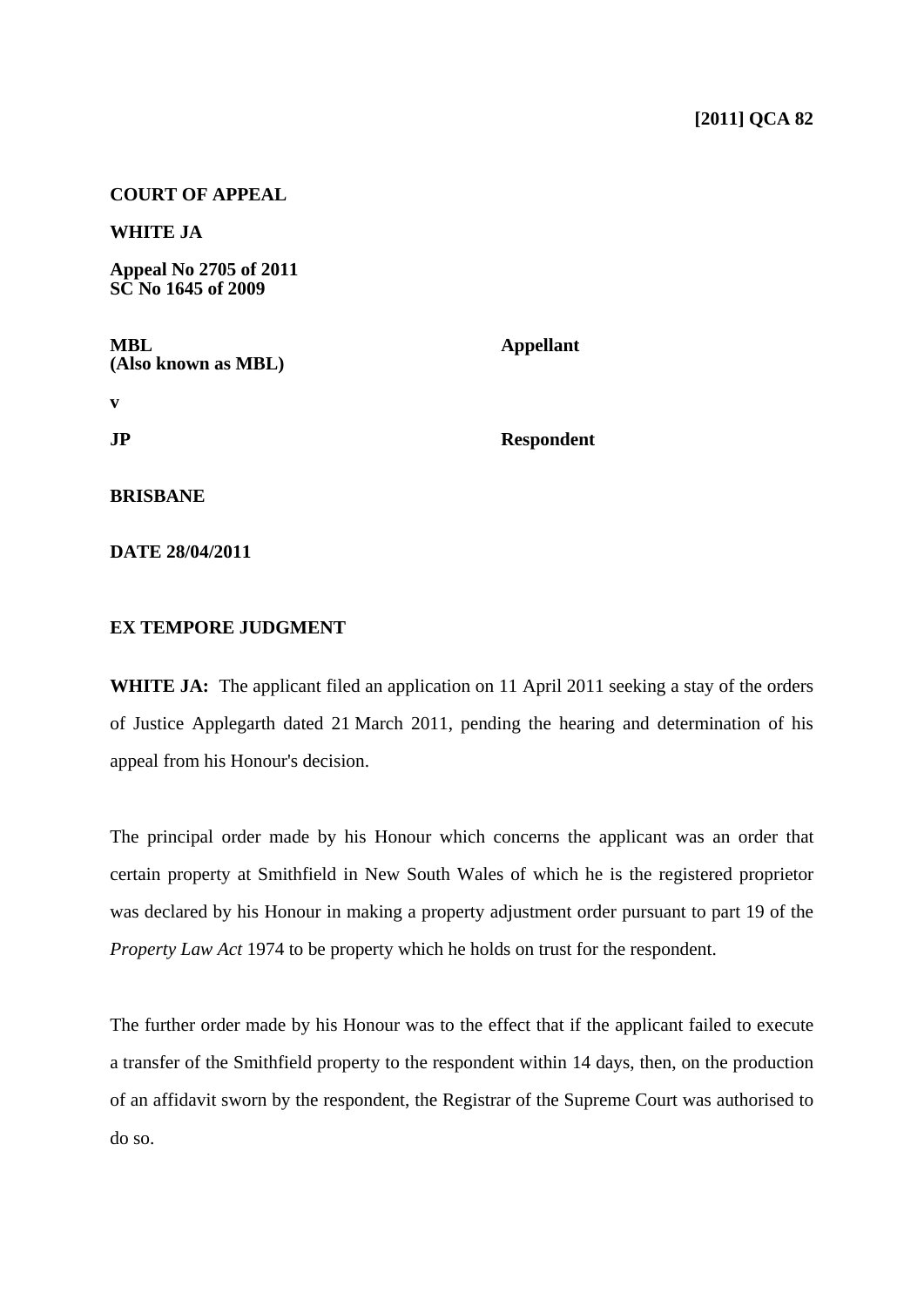The applicant declined to execute the transfer when it was presented to him and, as a consequence of the further order of his Honour, the Registrar of the Court did so on 11 April.

On that day, the applicant filed his application for the stay but, in a sense, by then, the horse had bolted because the transfer was under way. It is presently lodged with the appropriate officials in New South Wales to perfect the transfer.

The notice of appeal, which was filed on 31 March, seeks to have fresh evidence introduced into the appeal, it being evidence that, although available, was not presented to the Court, according to the grounds of appeal, because of the manner in which the applicant's then legal representatives conducted his defence to the application. He also challenges the manner in which the primary Judge approached the division of property pursuant to part 19 and that his Honour failed to take into account a certain alleged child support payment.

The respondent was out of the jurisdiction during the recent school holidays and became aware of the application for the stay quite lately. She swore an affidavit yesterday. In paragraph 14 she deposes that she had no intention of selling or encumbering the Smithfield property and undertook that she would not sell or encumber it pending the determination of the appeal. She adds, "Had the appellant made that inquiry of me before making the application for a stay, I would have advised him accordingly." She deposes that she intends to use any rental income received from the property to support their son and herself.

No doubt, in light of that undertaking proffered in the affidavit, the parties have reached agreement that this application for stay need not proceed to a hearing and determination.

There is one other matter, however, that needs to be considered, and that is that the applicant is a person to whom part 7 of the *Public Trustee Act* 1978 applies. He does not presently have the consent of the Public Trustee to pursue the appeal. Whether or not the application for